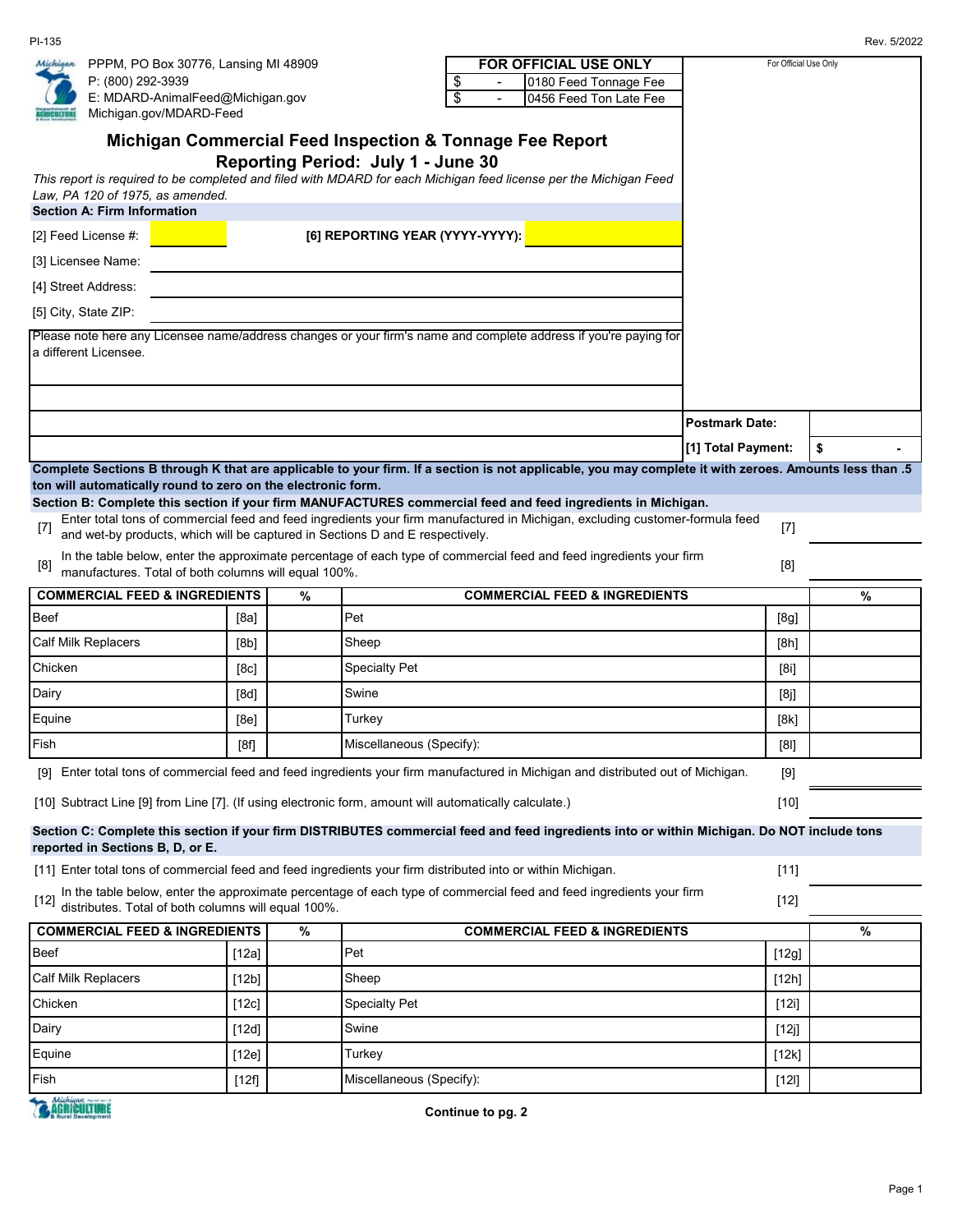# **Section D: Complete this section if your firm manufactures customer-formula feed. Product MUST meet the definition of customer-formula feed. If not, report tons in Section B.**

[13] [13] Enter total tons of customer-formula feed your firm manufactured in Michigan.

| In the table below, enter the approximate percentage of each type of customer-formula feed your firm manufactures. The total of [14] both columns will equal 100%. |        |
|--------------------------------------------------------------------------------------------------------------------------------------------------------------------|--------|
|                                                                                                                                                                    | $[14]$ |

| <b>CUSTOMER-FORMULA FEED</b>                                                                                                                                          |       | % | <b>CUSTOMER-FORMULA FEED</b> |         | $\%$ |
|-----------------------------------------------------------------------------------------------------------------------------------------------------------------------|-------|---|------------------------------|---------|------|
| <b>Beef</b>                                                                                                                                                           | [14a] |   | Pet                          | $[14g]$ |      |
| <b>Calf Milk Replacers</b>                                                                                                                                            | [14b] |   | Sheep                        | [14h]   |      |
| Chicken                                                                                                                                                               | [14c] |   | <b>Specialty Pet</b>         | [14i]   |      |
| Dairy                                                                                                                                                                 | [14d] |   | Swine                        | [14j]   |      |
| Equine                                                                                                                                                                | [14e] |   | Turkey                       | [14k]   |      |
| <b>Fish</b>                                                                                                                                                           | [14f] |   | Miscellaneous (Specify):     | $[14]$  |      |
| Enter total tons of feed ingredients (e.g., grain bank ingredients such as corn, wheat, oats, etc.) your firm used to manufacture<br>$[15]$<br>customer-formula feed. |       |   |                              | $[15]$  |      |

[16] [16] Subtract Line [15] from Line [13]. (If using electronic form, amount will automatically calculate.)

**Section E: Complete this section if your firm manufactures wet by-products in Michigan or distributes wet by-products into Michigan.**

| [17] Enter total tons of wet by-products your firm manufactured in and/or distributed into Michigan.     | [17  |  |
|----------------------------------------------------------------------------------------------------------|------|--|
| [18] Enter total tons of wet by-products that your firm manufactured and distributed out of Michigan.    | [18] |  |
| [19] Subtract Line [18] from Line [17]. (If using electronic form, amount will automatically calculate.) | [19] |  |

**Section F: Claimed Inspection & Tonnage Fee Exemptions. List firms that are paying Inspection & Tonnage Fees FOR YOU. Don't include your firm. List additional firms on pg. 5 and 6 of this form if needed. Failure to complete this table correctly WILL DISALLOW claimed exemptions. Click here for a list of Michigan Commercial Feed licensees:**

**Michigan Commercial Feed License List**

| <b>Street Address, City ST ZIP</b><br><b>Firm Name</b><br>MI Lic#                                                                                                | <b>Claimed Exemptions -</b><br><b>Enter Tons</b> |   |
|------------------------------------------------------------------------------------------------------------------------------------------------------------------|--------------------------------------------------|---|
|                                                                                                                                                                  | [20a]                                            |   |
|                                                                                                                                                                  | [20b]                                            |   |
|                                                                                                                                                                  | [20c]                                            |   |
|                                                                                                                                                                  | [20d]                                            |   |
|                                                                                                                                                                  | [20e]                                            |   |
|                                                                                                                                                                  | [20f]                                            |   |
|                                                                                                                                                                  | [20g]                                            |   |
|                                                                                                                                                                  | [20h]                                            |   |
|                                                                                                                                                                  | [20i]                                            |   |
|                                                                                                                                                                  | [20j]                                            |   |
|                                                                                                                                                                  | [20k]                                            |   |
|                                                                                                                                                                  | [20]                                             |   |
|                                                                                                                                                                  | [20m]                                            |   |
|                                                                                                                                                                  | [20n]                                            |   |
|                                                                                                                                                                  | [200]                                            |   |
|                                                                                                                                                                  | [20p]                                            |   |
|                                                                                                                                                                  | [20q]                                            |   |
| Enter total tons from any additional pages. (If using electronic form, amount will automatically transfer.)                                                      | [20r]                                            | 0 |
| Total Claimed Inspection & Tonnage Fee Exemptions - Add Lines [20a] through [20r]. (It using electronic form, amount will<br>$[20]$<br>automatically calculate.) | $[20]$                                           | 0 |

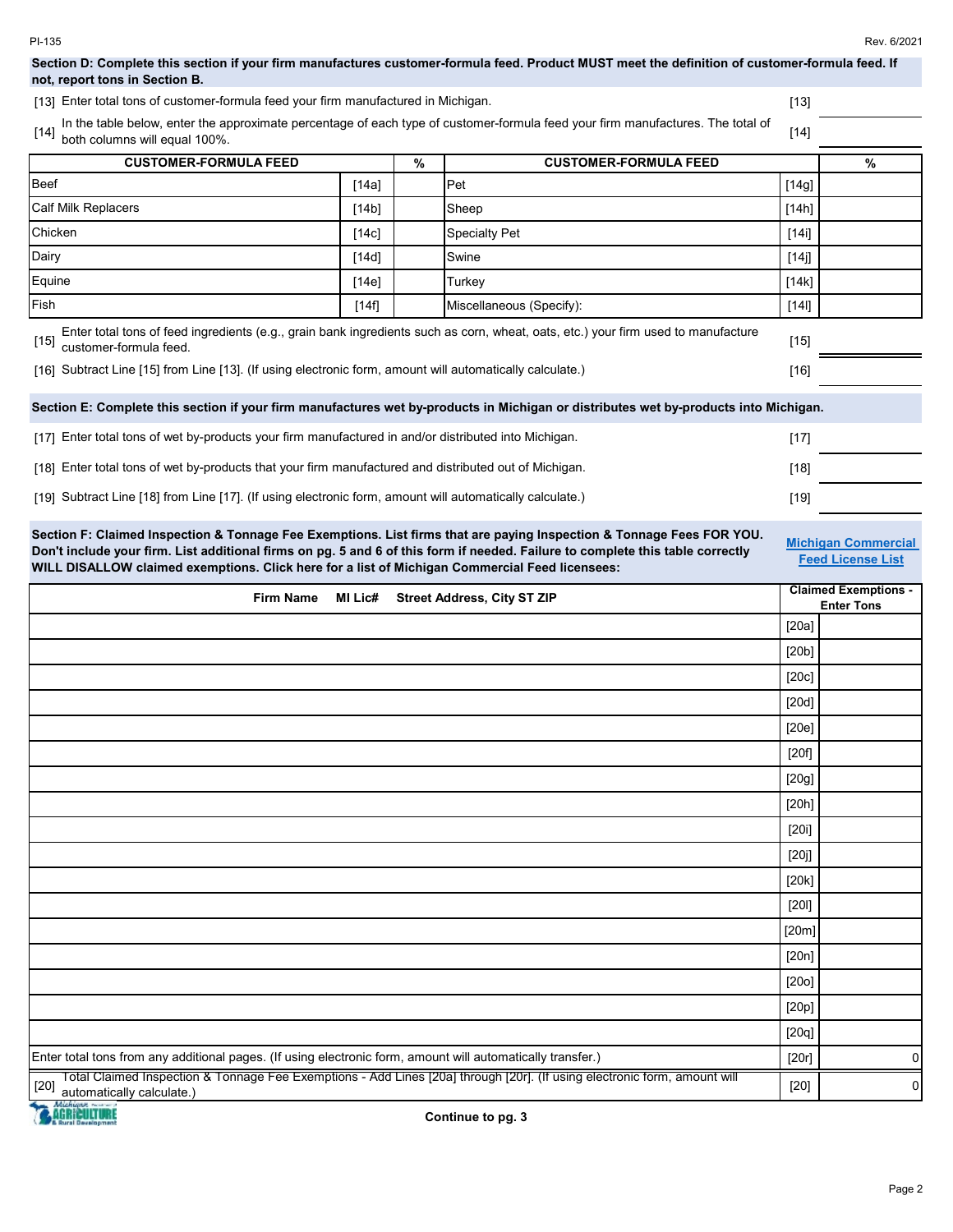PI-135 Rev. 6/2021 **Michigan Commercial Feed License List Enter Tons** [21a] [21b] [21c] [21d] [21e] [21f] [21g] [21h] [21i] [21j] [21k] [21] [22] [22] 0 Transfer amount from Section B Line [10] to Line [22]. [23] [23] 0 Transfer amount from Section C Line [11] to Line [23]. [24] [24] 0 Transfer amount from Section D Line [16] to Line [24]. [25] [25] 0 Add Lines [22] through [24]. [26] [26] 0 Transfer amount from Section F Line [20] to Line [26]. [27] [27] 0 Subtract Line [26] from Line [25]. **Transfer the amount on Line [27] to Line [28] in Section I. Total Tons**  $[28]$  0 x 0.30 [30] \$ - $[29]$  0 x 0.15 [31]  $\frac{1}{9}$  - $\begin{array}{|c|c|c|c|c|c|c|c|c|} \hline 32 & \text{ } \text{ } & \text{ } & \text{-} \ \hline \end{array}$  $\begin{array}{|c|c|c|c|c|c|c|c|c|} \hline \end{array}$  =  $[34]$  \$  $[35]$  \$ **Inspection & Tonnage Fee** A late fee is assessed for any report not postmarked by the July 31 deadline. **ONLY IF APPLICABLE, enter a late fee of \$50.00 or 10% of the total amount due (i.e., 10% of the amount on Line [33]), whichever is greater**. Your firm must pay a \$50.00 minimum fee or the amount on Line [32], whichever is greater. Enter the greater amount. Add Lines [30] and [31]. **Fee per Ton (\$)** Enter total tons of Wet By-Products from Line [19] to Line [29], multiply by Fee per Ton, and enter amount owed on Line [31]. Enter total tons of Commercial Feed and Feed Ingredients from Line [27] to Line [28], multiply Line [28] by Fee per Ton, and enter amount owed on Line [30]. **AOBJ 0180 AOBJ 0456 AOBJ 0180 AOBJ 0180** Add Lines [33] and [34] for **Total Michigan Feed Inspection & Tonnage Fees Due (in US Dollars). Section G: Claimed Inspection & Tonnage Fee Exemptions Validation. List ONLY firms with Michigan Commercial Feed Licenses that YOU PAY Inspection & Tonnage Fees for. Don't include your firm. This information is used to validate "Section F: Claimed Inspection & Tonnage Fee Exemptions" for other firms. Failure to complete this information correctly will disallow Claimed Inspection & Tonnage Fee Exemptions for these licensed firms. List additional firms on pg. 7 and 8 of this form if needed. Click here for a list of Michigan Commercial Feed licensees: Section I: Michigan Feed Inspection & Tonnage Fee Calculation. Complete this section to calculate your Michigan Feed Tonnage & Inspection Fee. If using the electronic form, you will NOT enter any data here since the form automatically calculates.** Enter total tons from any additional pages. (If using electronic form, amount will automatically transfer.) Add Lines [21a] through [21k], and enter total on Line [21]. (If using electronic form, amount will automatically calculate.) Section H: Subtotal Calculation. Complete this section to calculate your tonnage subtotal. If using the electronic form, you will NOT enter any data **here since the form will automatically and transfer amounts for you. Firm Name Street Address, City ST ZIP** 

**Section J: Zero Report Explanation. Please explain why you did not manufacture/distribute any commercial feed/feed ingredients into or within Michigan in this reporting period. If this section is applicable and left blank, your report is considered incomplete.**

**Section K: Complete this section to finalize this report. If left blank, your report is considered incomplete.**

*I hereby certify that the statements given above are true and correct to the best of my knowledge. (An electronic signature is acceptable.)* 

| <b>Signature</b>                           | Title | <b>Date</b>  |
|--------------------------------------------|-------|--------------|
|                                            |       |              |
| <b>Printed Name</b> (please print clearly) | Email | <b>Phone</b> |

**Continue to pg. 4**